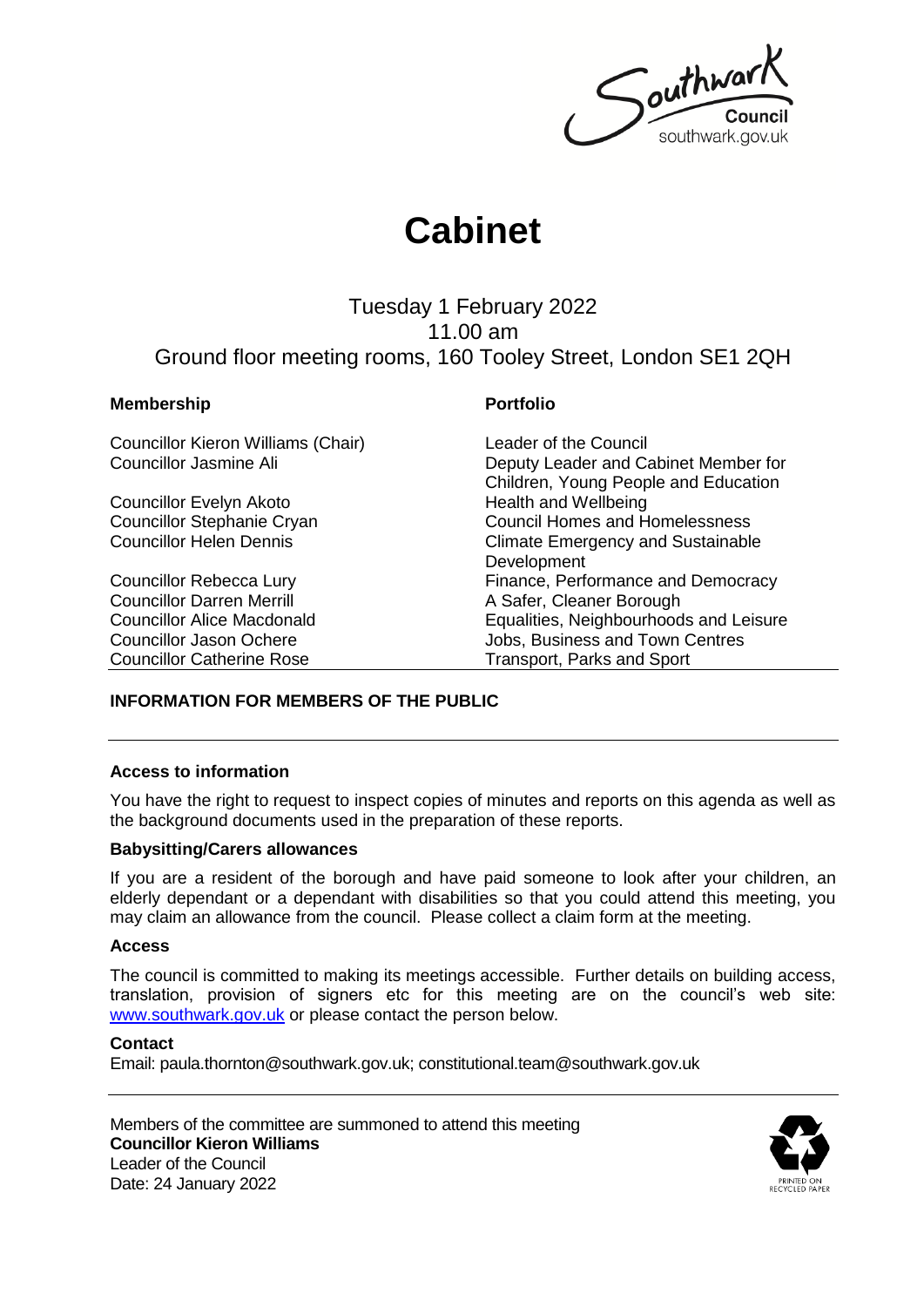Southwark southwark.gov.uk

## **Cabinet**

Tuesday 1 February 2022 11.00 am Ground floor meeting rooms, 160 Tooley Street, London SE1 2QH

## **Order of Business**

**Item No. Title Page No.**

#### **PART A - OPEN BUSINESS**

#### **PHYSICAL MEETING PROTOCOLS**

You may access guidance on attendance to physical meetings via this web link:

[Document Protocol for physical meetings post-lockdown -](https://moderngov.southwark.gov.uk/ecSDDisplay.aspx?NAME=SD1046&ID=1046&RPID=2408940&sch=doc&cat=13184&path=13184) Southwark **[Council](https://moderngov.southwark.gov.uk/ecSDDisplay.aspx?NAME=SD1046&ID=1046&RPID=2408940&sch=doc&cat=13184&path=13184)** 

#### **MOBILE PHONES**

Mobile phones should be turned off or put on silent during the course of the meeting.

#### **1. APOLOGIES**

To receive any apologies for absence.

#### **2. NOTIFICATION OF ANY ITEMS OF BUSINESS WHICH THE CHAIR DEEMS URGENT**

In special circumstances, an item of business may be added to an agenda within five clear working days of the meeting.

#### **3. NOTICE OF INTENTION TO CONDUCT BUSINESS IN A CLOSED MEETING, AND ANY REPRESENTATIONS RECEIVED**

To note the items specified which will be considered in a closed meeting.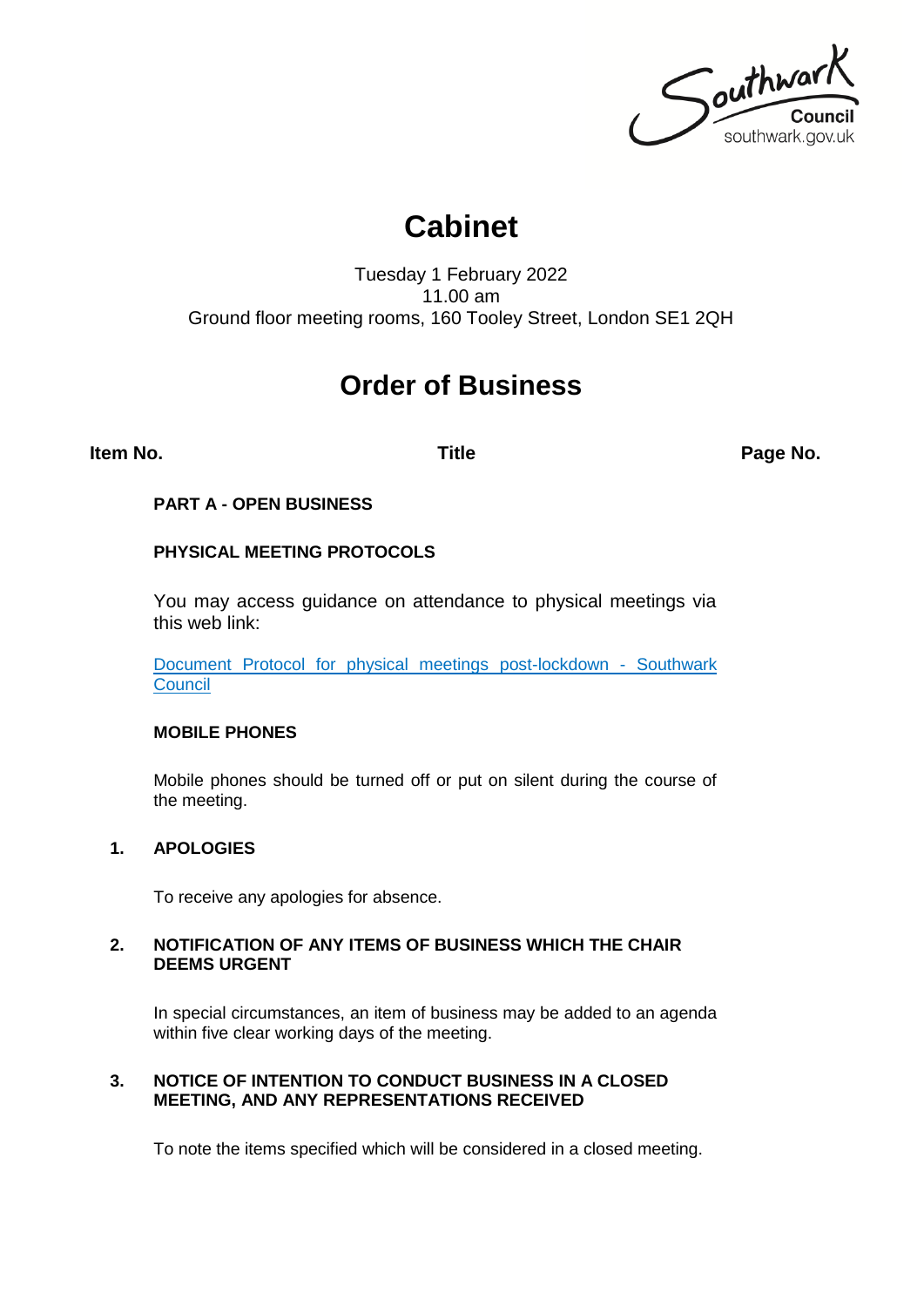#### **4. DISCLOSURE OF INTERESTS AND DISPENSATIONS**

Members to declare any interests and dispensations in respect of any item of business to be considered at this meeting.

#### **5. PUBLIC QUESTION TIME (15 MINUTES)**

To receive any questions from members of the public which have been submitted in advance of the meeting in accordance with the cabinet procedure rules. The deadline for the receipt of public questions is midnight Wednesday 26 January 2022.

### **6. MINUTES** 1 - 12

To approve as a correct record the minutes of the open section of the meeting held on 18 January 2022.

#### **7. DEPUTATION REQUESTS**

To consider any deputation requests. The deadline for the receipt of a deputation request is midnight Wednesday 26 January 2022.

#### **8. RESIDENTIAL CARE CHARTER** 13 - 59

To agree to the implementation of a Southwark Residential Care Charter.

#### **9. GATEWAY 1 - PROCUREMENT STRATEGY APPROVAL -** 60 - 79 **INTEGRATED COMMUNITY EQUIPMENT SERVICE**

To approve the procurement strategy for the provision of integrated community equipment, under the Section 75 agreement with Southwark Council and South East London (SEL) Clinical Commissioning Group (CCG), via the pan-London consortium's newly procured integrated community equipment service.

#### **10. POLICY AND RESOURCES STRATEGY 2022-23 TO 2024-25** To follow

To note issues associated with the policy and resources strategy and agree recommendations.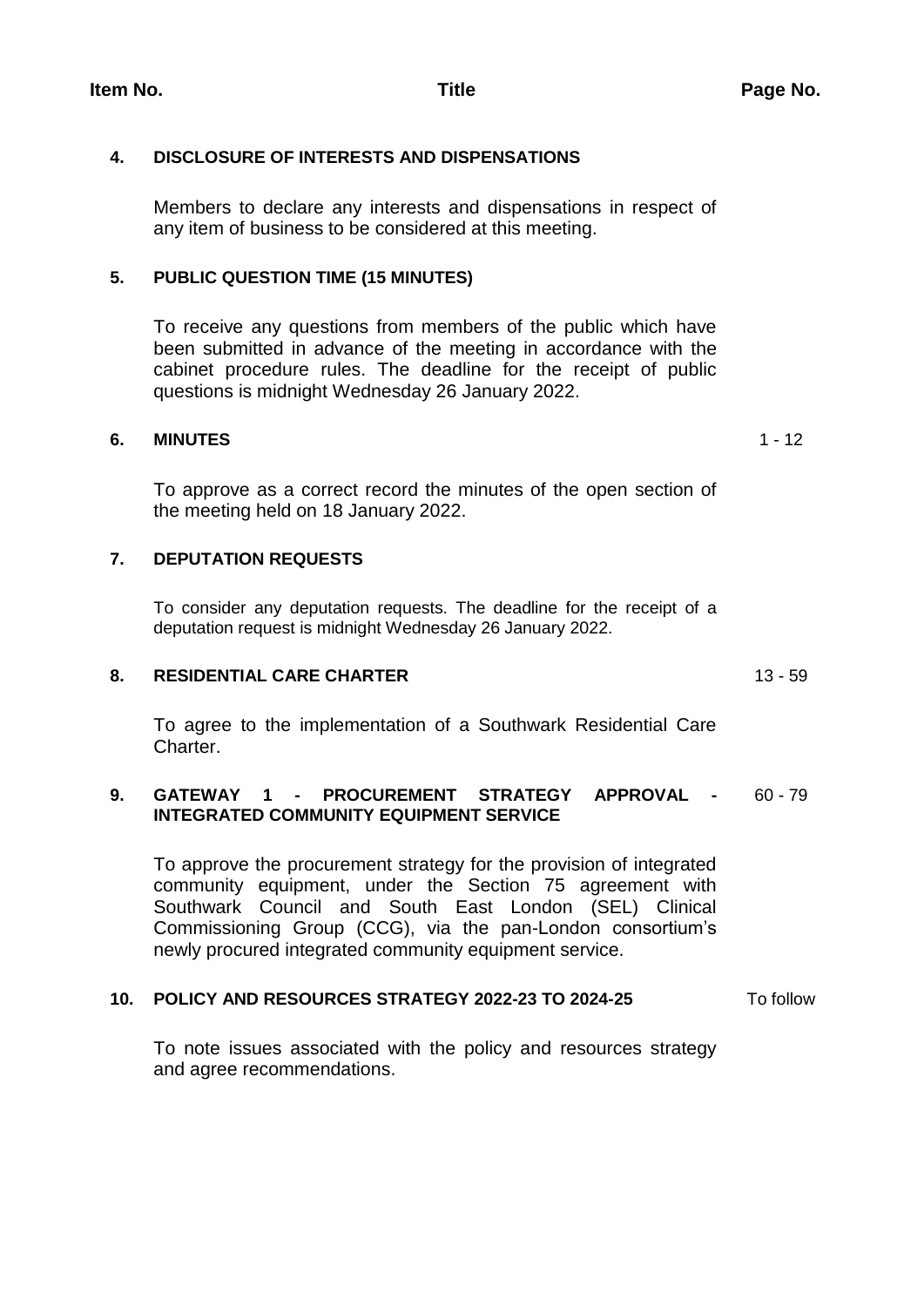#### **11. POLICY AND RESOURCES STRATEGY: CAPITAL MONITORING REPORT, INCLUDING CAPITAL PROGRAMME UPDATE 2021-22** To follow

To note the forecast outturn and resources and approve the virements and variations to the general fund and housing investment capital programme and the new capital bids and related recommendations.

#### **12. GATEWAY 0: CHILDREN'S RESIDENTIAL PROVISION 80 - 116**

To support the approval of the strategic options assessment for delivery of children's residential provision services.

### **13. GRANTS AND COMMISSIONING REVIEW** 117 - 132

To note the finding of independent review that examined whether there are obstacles to grant funding Black, Asian and minority ethnic groups and what the impact community investment. To approve grant funding and related recommendations.

#### **14. LETTINGS AND PREMISES STRATEGY - VOLUNTARY AND**  133 - 142 **COMMUNITY SECTOR**

To agree the commissioning of a project to define a comprehensive approach to using property assets to support the voluntary and community sector, with a clear, transparent, consistently applied process and criteria for informing the allocation and use of community spaces.

#### **15. MOVEMENT PLAN, ANNUAL REPORT AND FUTURE CHANGES** 143 - 150

To receive an update on the delivery of the Movement Plan (2019) and note the emerging context leading to a review of the Movement Plan in 2022.

#### **16. UPDATE TO FAIRER FUTURE PROCUREMENT FRAMEWORK** 151 - 182

To approve the refreshed Fairer Future Procurement Framework (FFPF).

#### **DISCUSSION OF ANY OTHER OPEN ITEMS AS NOTIFIED AT THE START OF THE MEETING**